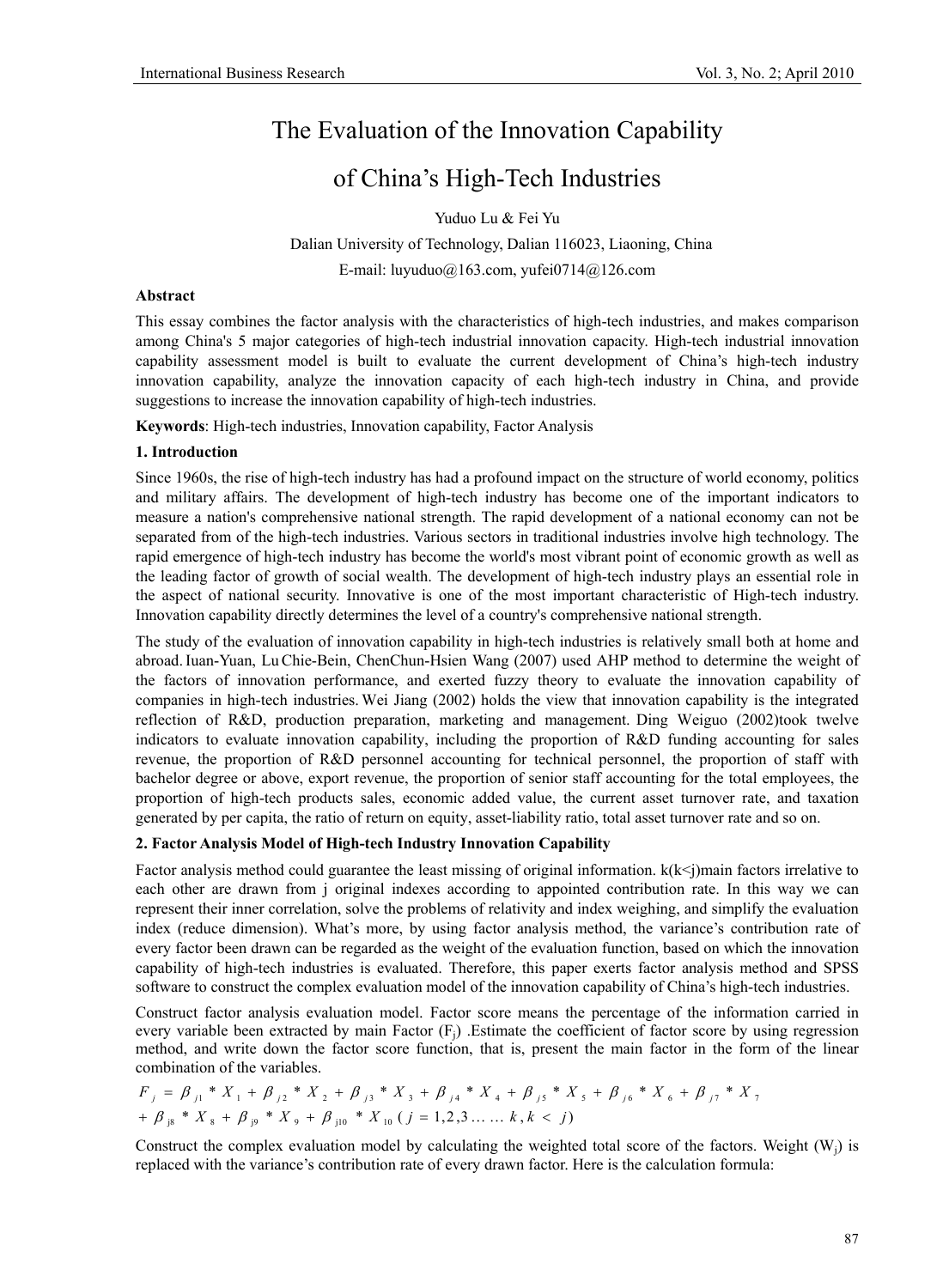# $F = \sum W_i * F_i (j = 1, 2, \ldots, k)$

# **3. The Analysis of Innovation Capability of High-tech Industries**

### *3.1 The Instruction of Data Index*

This paper selects industry data from the third to the seventh category derived from *China's high-tech industry statistical data in 2007.* Each main category includes first to third grade in order to analyze roundly. Select ten indexes to analyze the innovation capability of the five main categories industries, which are, Number of Enterprises(X<sub>1</sub>), Expenditure for Developing New Products(X<sub>2</sub>), Patent Applications Received(X<sub>3</sub>), Number of S&T Institutions(X<sub>4</sub>), Industrial Output Value of New Products(X<sub>5</sub>), general output(X<sub>6</sub>), Export delivering value(X<sub>7</sub>), Expenditure for Technological upgrading(X<sub>8</sub>), Value Added of Industry(X<sub>9</sub>), Personnel for S&T Activities( $X_{10}$ ). Those ten indexes compose the index matrix of innovation capability of high-tech industry. The ten indexes are not mutual independent, but with certain correlation. By factor analysis, we can filter fewer meaningful factors to reflect the main structure of original data to achieve the goal of reducing dimension.

### *3.2 Find out Common Factor*

### Insert Table 1, Table 2 Here

According to Table 1 and Table 2, it could be told that the value of Bartlett is 731.290, and significance probability is 0.000, less than 1%. That is to say, the correlation matrix is not a unit matrix. Therefore, factor analysis is a good option. The value of KMO equals to 0.651, and the degree of cumulative explanation of the variables is 91.999. Those values mean the effect of exerting factor analysis method is good. The factor loading matrix is got after the orthogonal rotation. The correlation coefficient matrix among the indexes is got through SPSS. Two common factors are selected on the condition that their characteristic root is greater than one.

### *3.3 Factor Loading Analysis*

#### Insert Table 3 Here

According to Table 3, it could be told that F1 mainly loads and explains the variables of Expenditure for Developing New Products  $(X_2)$ , Patent Applications Received  $(X_3)$ , Industrial Output Value of New Products  $(X_5)$ , general output  $(X_6)$ , Export delivering value  $(X_7)$ , and Value Added of Industry  $(X_9)$ . Those factors mainly reflect the innovation output capability of China's high-tech industry. F2 mainly loads and explains the variables of Number of Enterprises  $(X_1)$ , Number of S&T Institutions  $(X_4)$ , Expenditure for Technological upgrading $(X_8)$ , and Personnel for S&T Activities  $(X_{10})$ . Those factors mainly reflect the innovation input capability of China's high-tech industry.

Use regression analysis method to estimate the factor score coefficient matrix. With the loading value, two score functions can be written as below:

 $F_1=0.372*$   $X_1$  +0.830\*  $X_2+0.799*$   $X_3+0.332*$   $X_4+0.940*$   $X_5+0.880*$   $X_6+0.935*$   $X_7+0.232*$   $X_8+0.776*$  $X_9 + 0.663 * X_{10}$ 

 $F_2=0.867*$   $X_1$  +0.498\*  $X_2$ +0.362\*  $X_3$ +0.927\*  $X_4$ +0.263\*  $X_5$ +0.433\*  $X_6$ +0.192\*  $X_7$ +0.921\*  $X_8$ +0.612\*  $X_9$ +0.700\*  $X_{10}$ 

Meanwhile, with the weight of variance's contribution rate of each factor, the evaluation model of innovation capability of China's high-tech industry is:

 $F = 0.52054 * F_1 + 0.39946 * F_2$ 

*3.4 Calculate Integrative Score* 

Insert Table 4 Here

### **4. Analysis of the Evaluation Result**

According to Table 4, it could be told that manufacture of electronic equipment and communication equipment has the highest integrative score, what go next are the manufacture of computers and office equipments, manufacture of medicines, manufacture of medical equipment and measuring instrument and manufacture of aircrafts and spacecrafts. Among manufacture of electronic equipment and communication equipment, manufacture of communication equipment has the highest score. Except from manufacture of integrate circuit, manufacture of electronic components, manufacture of electronic appliances and manufacture of broadcasting and TV equipment have a comparatively high score in the aspects of both input and output innovation capability. The innovation capability of manufacture of Aircrafts and Spacecrafts is at a lower level.

Manufacture of electronic equipment and communication equipment has the highest integrative score, which is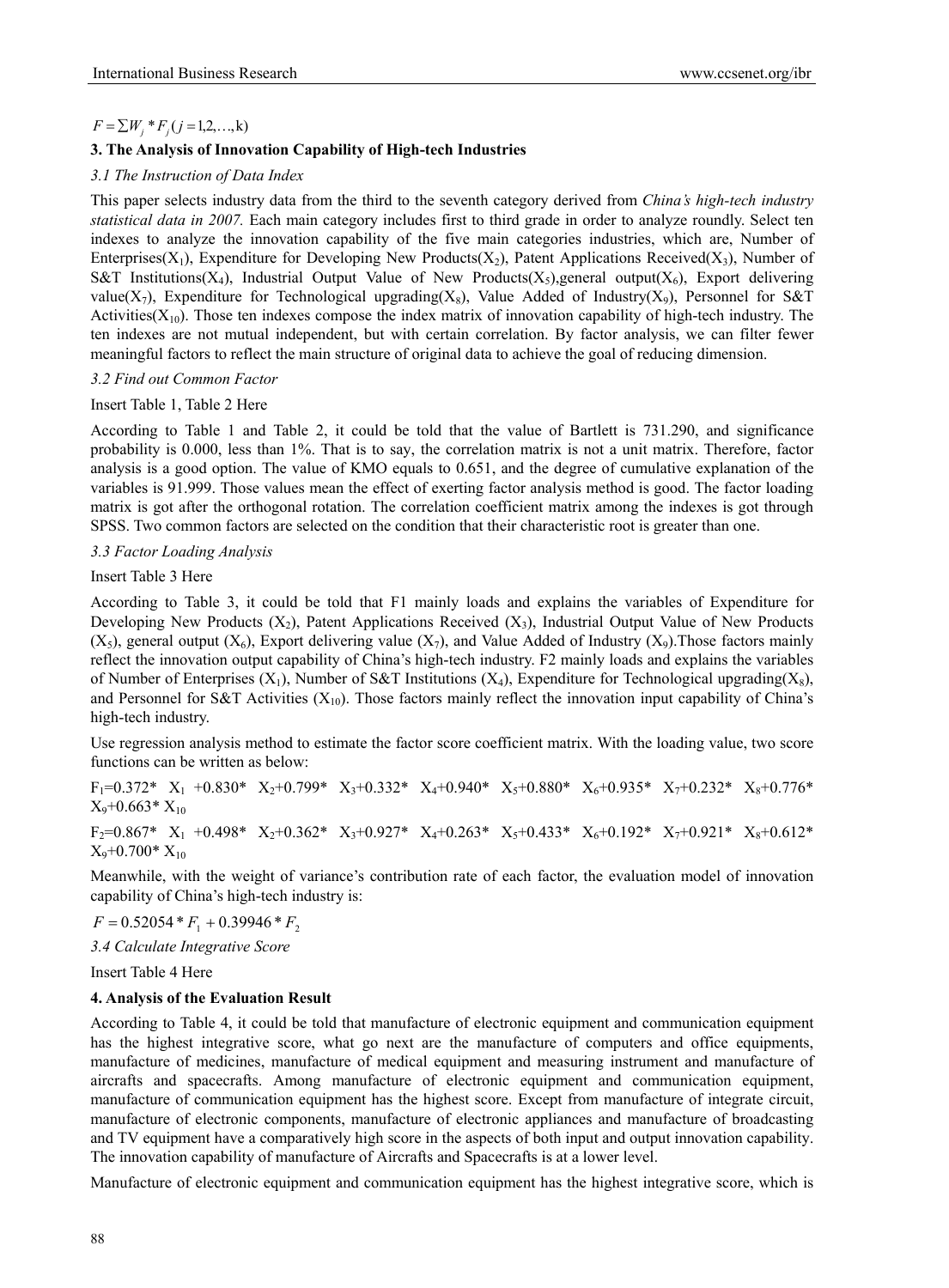mainly due to the strong innovation output capability. Among manufacture of electronic equipment and communication equipment, manufacture of communication equipment stand at the forefront and has the higher score than other industries. However, manufacture of communication transmitting equipment is at a lower level. The innovation capability of manufacture of integrate circuit is comparatively weak, which imposes a great impact on China's high-tech industry and national strategy security. Integrate circuit is the foundation of other technology and it is necessary to improve the innovation ability of manufacture of integrate circuit.

In general, the innovation capability of manufacture of computers and office equipments is at higher level. Its innovation output capability is an advantage. However, the innovation input capability is a disadvantage. This situation is caused by the structure of manufacture of computers and office equipments, most of which focus on the mid-and low-products. From the point of view of industry chain, because of the lack of innovation input, many key technologies are still weak. China's manufacture of computers and office equipments is still an industry based on assembly and lack its own technology. Innovation input should be increased in manufacture of computers, and also the technological innovation capability. China should own its independent central technology to upgrade the industry level.

The innovation capability of manufacture of medicines is at a relatively high level. Among manufacture of medicines, manufacture of chemical medicine has certain advantage, but manufacture of finished traditional Chinese herbal medicine and manufacture of biological and biochemical chemical products are at a lower level. The existing innovation advantage in manufacture of chemical medicine should be greatly developed to enhance its innovation output capability. Accelerate the modern production and national sale of manufacture of finished traditional Chinese herbal medicine. Improve traditional Chinese herbal production method, plus make the process scaling and normalizing in order to accelerate the improvement of innovation capability of manufacture of finished traditional Chinese herbal medicine and manufacture of biological and biochemical chemical products.

The overall innovation capability of China's manufacture of aircrafts and spacecrafts is not high. Among that, the innovation input capability of manufacture and repairing of airplanes is relatively high. China's manufacture of aircrafts and spacecrafts should be market orientated, speed up reform, and improve independent innovation capability. Develop regional aircraft as the keystone. Push on the industrial process of utility aircraft and Light aircraft. Enlarge the production of alien spacecraft spare parts. Accelerate the R&D of new technology to improve the overall innovation capability of China's aviation industry.

#### **5. Conclusion**

As a whole, China's high-tech industry develops relatively fast, and its scale enlarges continuously. However, lacking of independent knowledge property and brand is very unfavorable to the sustained development of China's high-tech industry. Based on the current status of development and economic strength, China should aim at enhancing the position in high-tech industrial chain of the whole world. At the same time of developing competitive industry, give priority to the development of high-tech industries which are important to the national economy and politics. The development of High-tech industry will greatly accelerate the improvement of the whole national economy and make China upgrade from big high-tech industry country to strong high-tech industry country.

#### **References**

Iuan-Yuan, Lu Chie-Bein & ChenChun-Hsien Wang. (2007). Fuzzy multi attribute analysis for evaluating firm technological innovation capability. *International Journal of Technology Management*, Vol. 40 Issue 1-3: 114-130.

Wei Jiang. (2002). *Enterprise technology capability*—A new angle of view of technology innovation. Beijing. Science Press; 3-12 (In Chinese).

Weiguo Ding. (2002). The Empirical Analysis of innovation capability of Wuxi's high-tech industries Economy Forum, (24):50-51(In Chinese).

Xue Wei. Statistical Analysis and appliance of SPSS. Beijing: the press of Renmin University of China (In Chinese)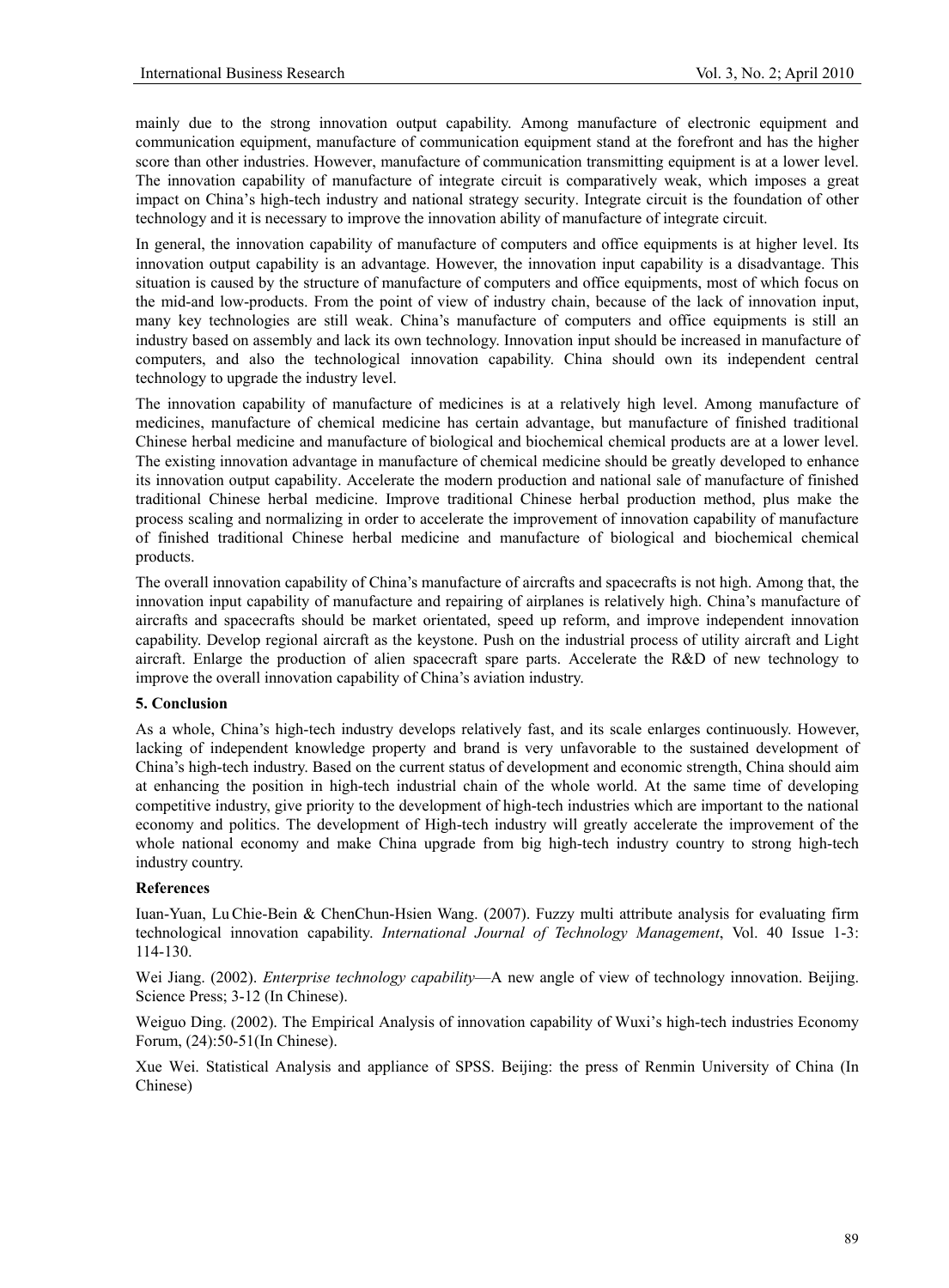## Table 1. KMO and Bartlett's Test

| Kaiser-Meyer-Olkin Measure of Sampling |                    | .65.    |
|----------------------------------------|--------------------|---------|
| Bartlett's Test of Sphericity          | Approx. Chi-Square | 731.290 |
|                                        | df                 | 45      |
|                                        | SIg                | .000    |

# Table2. The Characteristic Root, Variance's Contribution Rate, Cumulative Contribution Rate of Correlation Coefficient Matrix

| Common Factor | Characteristic Root | Variance's Contribution rate $(\%)$ | Cumulative Contribution Rate<br>(%) |
|---------------|---------------------|-------------------------------------|-------------------------------------|
|               | 7.947               | 52.054                              | 52.054                              |
| F2            | .252                | 39.946                              | 91.999                              |

## Table 3. Rotated Component Matrix

|                | Component |       |
|----------------|-----------|-------|
|                | F1        | F2    |
| $X_1$          | 0.372     | 0.867 |
| $\mathbf{X}_2$ | 0.830     | 0.498 |
| $\mathbf{X}_3$ | 0.799     | 0.362 |
| $X_4$          | 0.332     | 0.927 |
| $X_5$          | 0.940     | 0.263 |
| $X_6$          | 0.880     | 0.433 |
| $X_7$          | 0.935     | 0.192 |
| $\rm X_8$      | 0.232     | 0.921 |
| $X_9$          | 0.776     | 0.612 |
| $X_{10}$       | 0.663     | 0.700 |